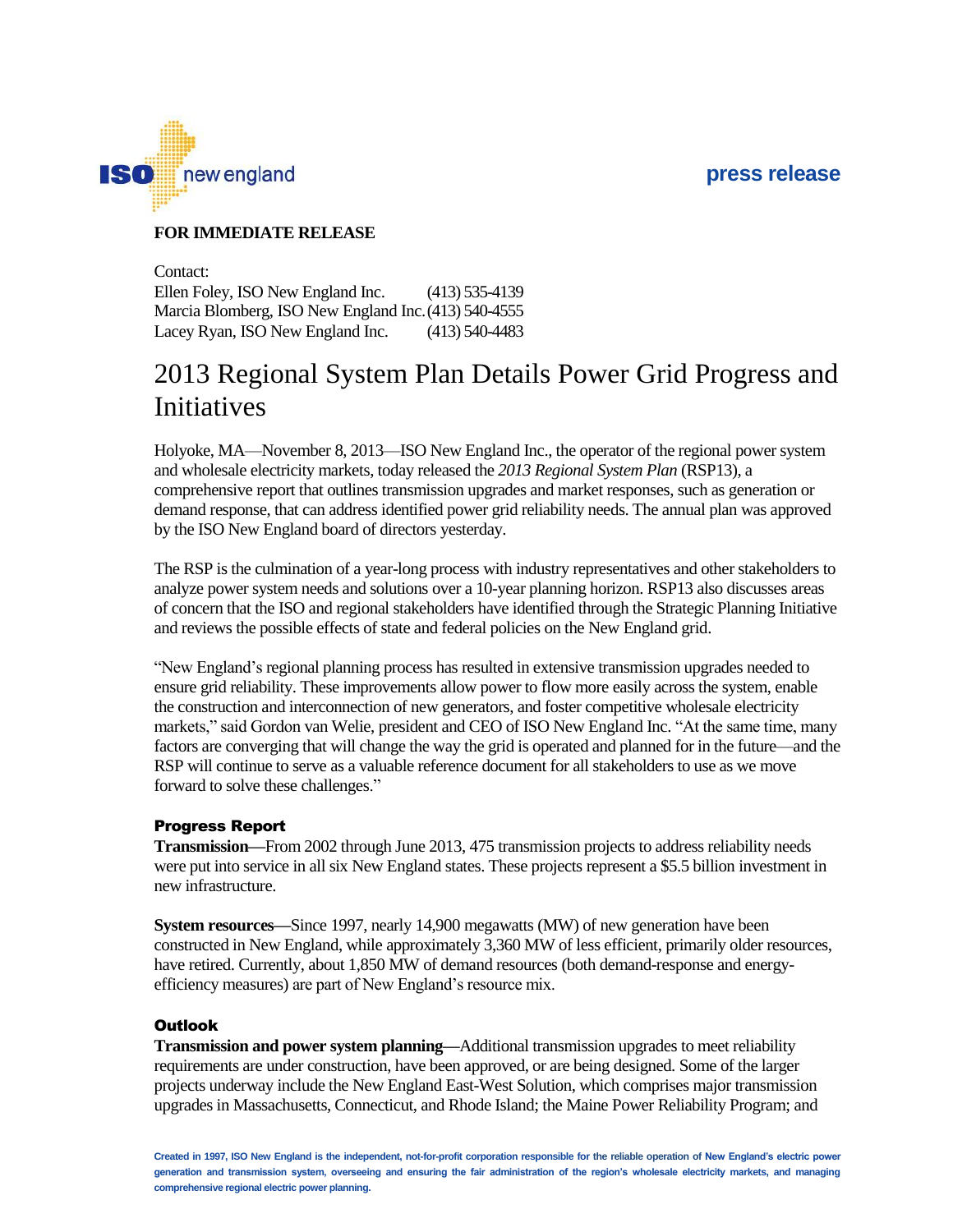transmission system upgrades in southeastern Massachusetts and the Greater Boston area. Approximately \$5.7 billion in transmission investment for reliability purposes is planned for the next five years.

The Federal Energy Regulatory Commission's (FERC) Order 1000 is requiring changes to the transmission planning processes in New England. ISO New England has filed an interregional planning proposal that builds on existing processes with neighboring power systems. Regarding the regional planning requirements of Order 1000, the ISO has filed for rehearing on several aspects of the order. While that request is pending, the ISO will continue working with stakeholders to develop a plan for implementing the order's regional requirements. The ISO is scheduled to file that plan with FERC by November 15.

**Capacity—**The sevent[h Forward Capacity Market auction](http://www.iso-ne.com/nwsiss/pr/2013/fca7_filing_final_02272013.pdf) (FCA #7) procured adequate resources to meet demand through 2016/2017.

**Long-term load forecast**—Energy consumption, unadjusted for energy-efficiency (EE) programs, is projected to grow an average of 1.1% annually through 2022, while summer peak demand is expected to grow by 1.4% per year. Because of the increased investment in EE programs sponsored by the New England states, ISO New England developed the first multistate EE forecast methodology. When the energy-saving effects of EE are included, the forecast shows essentially no long-run growth in electric energy use and 0.9% annual growth in annual summer peak demand.

## Planning for the Future Grid

**Strategic Planning Initiative**[—This initiative,](http://isonewswire.com/guide-to-the-grid/) launched in 2010, identified risks that could compromise the efficiency and reliability of the power grid. The predominant reliability challenges include the region's reliance on natural gas for power generation, the potential retirements of older fossil-fuel-fired generation, and the interconnection of increasing levels of renewable resources. Changes to operating procedures and market rules are underway to address these challenges and include the following measures:

- **[Day-Ahead Energy Market time shift](http://isonewswire.com/updates/2013/5/22/spi-news-day-ahead-energy-market-timeline-changes-go-into-ef.html)** (implemented): More closely aligns the timelines of the Day-Ahead Energy Market and natural gas trading day, giving generators more time to make fuel and transportation arrangements and giving ISO system operators more time to commit long-lead-time generators when needed
- **[Tightening the shortage-event trigger](http://isonewswire.com/updates/2013/11/4/spi-news-ferc-accepts-iso-nes-proposal-to-modify-shortage-ev.html)** (implemented): The definition of a "shortage event" was modified to more accurately reflect stressed system conditions.
- **[Winter reliability program](http://isonewswire.com/updates/2013/9/18/ferc-accepts-iso-nes-proposed-winter-20132014-reliability-pr.html)** (approved by FERC; implementation December 1, 2013): An interim, stopgap solution to help ensure power system reliability in the event of colderthan-normal weather during the 2013/2014 winter
- **[Energy market supply offer](http://isonewswire.com/updates/2013/10/10/ferc-accepts-iso-ne-and-nepool-proposal-for-flexible-energy.html) flexibility** (approved by FERC; implementation December 2014): Will allow generators to change their power supply offers during the operating day to reflect changes in actual fuel prices, helping generators better adjust to short-term fuel arrangements or high, real-time fuel prices
- **[FCM Performance Initiatives](http://isonewswire.com/updates/2012/10/31/spi-news-iso-new-england-releases-capacity-market-white-pape.html)** (under stakeholder discussion; FERC filing expected in late 2013): Proposal for a more robust incentive structure that would reward resources that overperform during times of system stress by transferring payments from resources that underperform during these periods
- **Operating Reserves** (operational change implemented): The ISO increased the 10-minute operating-reserve requirement by 25% to address its concern about the performance of resources and ensure the region has adequate reserves available to recover from unplanned outages